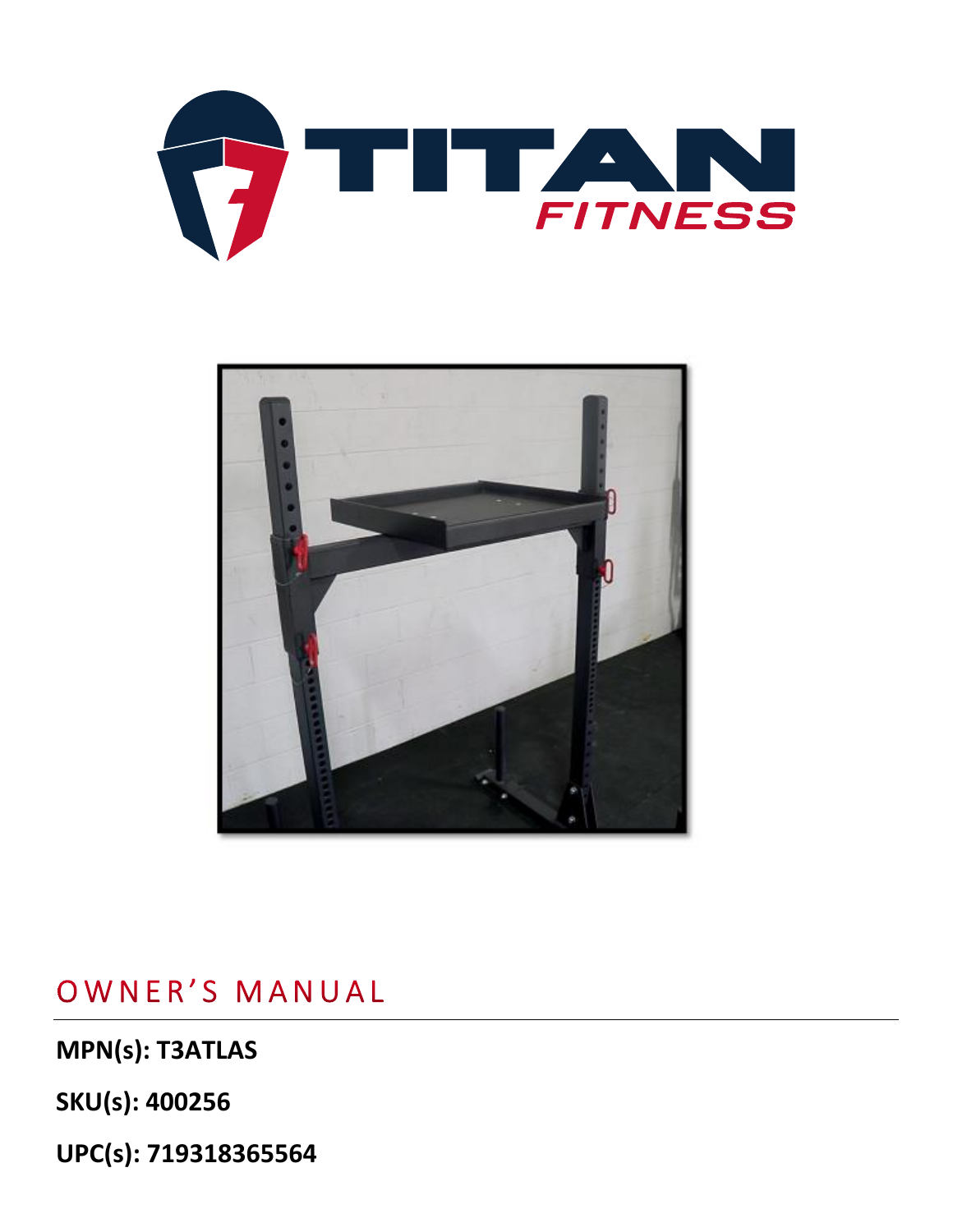

| <b>KEY</b> | <b>BOX</b> | <b>DESCRIPTION</b> | <b>QTY</b> |
|------------|------------|--------------------|------------|
|            | 1          | <b>Tray</b>        |            |
|            |            | Frame              |            |
| 3          |            | <b>Bolt M10*50</b> |            |
| 4          |            | <b>Nut M10</b>     |            |
|            |            | Washer             |            |